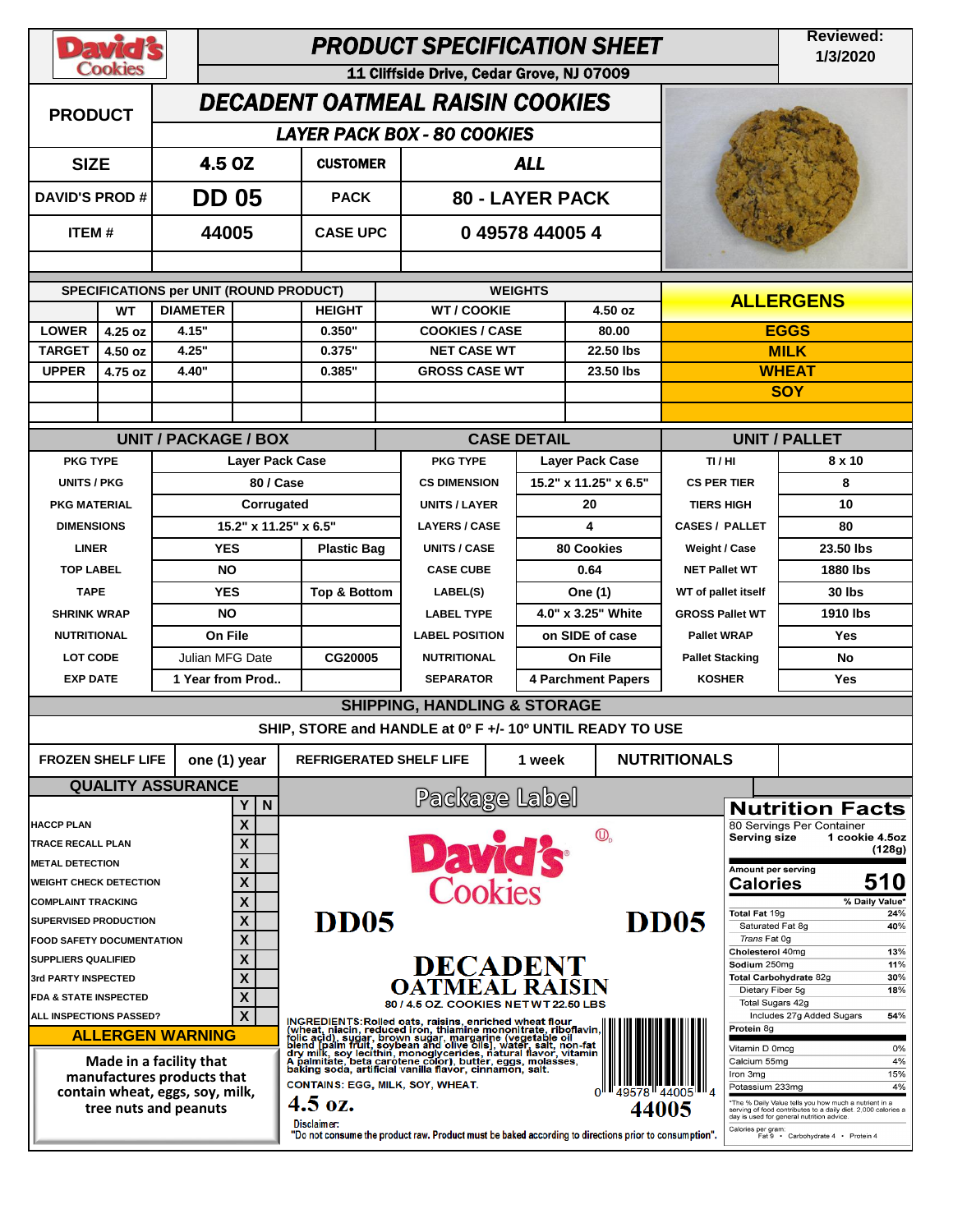| <b>David's</b><br><b>Cookies</b>                                                                                  |                    |                                         |                        | <b>PRODUCT SPECIFICATION SHEET</b>                                                                                                                                                                                                                                                                                                                                                                                                                                           | <b>Reviewed:</b><br>1/03/2020                                                                         |                              |                                                      |                             |                                                                                                       |  |
|-------------------------------------------------------------------------------------------------------------------|--------------------|-----------------------------------------|------------------------|------------------------------------------------------------------------------------------------------------------------------------------------------------------------------------------------------------------------------------------------------------------------------------------------------------------------------------------------------------------------------------------------------------------------------------------------------------------------------|-------------------------------------------------------------------------------------------------------|------------------------------|------------------------------------------------------|-----------------------------|-------------------------------------------------------------------------------------------------------|--|
|                                                                                                                   |                    |                                         |                        |                                                                                                                                                                                                                                                                                                                                                                                                                                                                              | 11 Cliffside Drive, Cedar Grove, NJ 07009                                                             |                              |                                                      |                             |                                                                                                       |  |
| <b>PRODUCT</b>                                                                                                    |                    |                                         |                        |                                                                                                                                                                                                                                                                                                                                                                                                                                                                              | <b>DECADENT TRIPLE CHOCOLATE COOKIES</b>                                                              |                              |                                                      |                             |                                                                                                       |  |
|                                                                                                                   |                    |                                         |                        |                                                                                                                                                                                                                                                                                                                                                                                                                                                                              | <b>LAYER PACK BOX - 80 COOKIES</b>                                                                    |                              |                                                      |                             |                                                                                                       |  |
| 4.5 OZ<br><b>SIZE</b>                                                                                             |                    |                                         | <b>CUSTOMER</b>        |                                                                                                                                                                                                                                                                                                                                                                                                                                                                              | <b>ALL</b>                                                                                            |                              |                                                      |                             |                                                                                                       |  |
| <b>DAVID'S PROD#</b>                                                                                              |                    | <b>DD 06</b>                            |                        | <b>PACK</b>                                                                                                                                                                                                                                                                                                                                                                                                                                                                  |                                                                                                       | <b>80 - LAYER PACK</b>       |                                                      |                             |                                                                                                       |  |
| <b>ITEM#</b>                                                                                                      |                    | 44006                                   |                        | <b>CASE UPC</b>                                                                                                                                                                                                                                                                                                                                                                                                                                                              |                                                                                                       | 049578440061                 |                                                      |                             |                                                                                                       |  |
|                                                                                                                   |                    |                                         |                        |                                                                                                                                                                                                                                                                                                                                                                                                                                                                              |                                                                                                       |                              |                                                      |                             | <b>Decadent Triple Chocolate Cookie 4.5oz</b>                                                         |  |
|                                                                                                                   |                    | SPECIFICATIONS per UNIT (ROUND PRODUCT) |                        |                                                                                                                                                                                                                                                                                                                                                                                                                                                                              | <b>WEIGHTS</b>                                                                                        | <b>ALLERGENS</b>             |                                                      |                             |                                                                                                       |  |
|                                                                                                                   | <b>WT</b>          | <b>DIAMETER</b>                         |                        | <b>HEIGHT</b>                                                                                                                                                                                                                                                                                                                                                                                                                                                                | <b>WT/COOKIE</b>                                                                                      |                              | 4.50 oz                                              |                             |                                                                                                       |  |
| <b>LOWER</b>                                                                                                      | 4.25 oz            | 4.0"                                    |                        | 0.350"                                                                                                                                                                                                                                                                                                                                                                                                                                                                       | <b>COOKIES / CASE</b>                                                                                 |                              | 80.00                                                | <b>EGGS</b>                 |                                                                                                       |  |
| <b>TARGET</b><br><b>UPPER</b>                                                                                     | 4.50 oz<br>4.75 oz | 4.25"<br>4.75"                          |                        | 0.375"<br>0.400"                                                                                                                                                                                                                                                                                                                                                                                                                                                             | <b>NET CASE WT</b><br><b>GROSS CASE WT</b>                                                            |                              | 22.50 lbs<br>23.50 lbs                               | <b>MILK</b><br><b>WHEAT</b> |                                                                                                       |  |
|                                                                                                                   |                    |                                         |                        |                                                                                                                                                                                                                                                                                                                                                                                                                                                                              |                                                                                                       |                              |                                                      |                             | <b>SOY</b>                                                                                            |  |
|                                                                                                                   |                    |                                         |                        |                                                                                                                                                                                                                                                                                                                                                                                                                                                                              |                                                                                                       |                              |                                                      |                             |                                                                                                       |  |
|                                                                                                                   |                    | <b>UNIT / PACKAGE / BOX</b>             |                        |                                                                                                                                                                                                                                                                                                                                                                                                                                                                              |                                                                                                       | <b>CASE DETAIL</b>           |                                                      | <b>UNIT / PALLET</b>        |                                                                                                       |  |
| <b>PKG TYPE</b>                                                                                                   |                    |                                         | Layer Pack Case        |                                                                                                                                                                                                                                                                                                                                                                                                                                                                              | <b>PKG TYPE</b>                                                                                       |                              | <b>Bulk Case</b>                                     | TI/HI                       | 8 x 10                                                                                                |  |
| <b>UNITS / PKG</b>                                                                                                |                    |                                         | 80 / Case              |                                                                                                                                                                                                                                                                                                                                                                                                                                                                              | <b>CS DIMENSION</b>                                                                                   |                              | 15.2" x 11.25" x 6.5"                                | <b>CS PER TIER</b>          | 8                                                                                                     |  |
| <b>PKG MATERIAL</b>                                                                                               |                    |                                         | Corrugated             |                                                                                                                                                                                                                                                                                                                                                                                                                                                                              | <b>UNITS / LAYER</b>                                                                                  |                              | 20                                                   | <b>TIERS HIGH</b>           | 10                                                                                                    |  |
| <b>DIMENSIONS</b>                                                                                                 |                    |                                         | 15.2" x 11.25" x 6.5"  |                                                                                                                                                                                                                                                                                                                                                                                                                                                                              | <b>LAYERS / CASE</b>                                                                                  |                              | 4                                                    | <b>CASES / PALLET</b>       | 80                                                                                                    |  |
| <b>LINER</b>                                                                                                      |                    |                                         | <b>YES</b>             | <b>Plastic Bag</b>                                                                                                                                                                                                                                                                                                                                                                                                                                                           | <b>UNITS / CASE</b>                                                                                   |                              | <b>80 Cookies</b>                                    | <b>Weight / Case</b>        | 23.50 lbs                                                                                             |  |
| <b>TOP LABEL</b>                                                                                                  |                    |                                         | <b>NO</b>              |                                                                                                                                                                                                                                                                                                                                                                                                                                                                              | <b>CASE CUBE</b>                                                                                      |                              | 0.64                                                 | <b>NET Pallet WT</b>        | 1880 lbs                                                                                              |  |
| <b>TAPE</b>                                                                                                       |                    |                                         | <b>YES</b>             | <b>Top &amp; Bottom</b>                                                                                                                                                                                                                                                                                                                                                                                                                                                      | LABEL(S)                                                                                              |                              | One (1)                                              | WT of pallet itself         | 30 lbs                                                                                                |  |
| <b>SHRINK WRAP</b>                                                                                                |                    |                                         | <b>NO</b>              |                                                                                                                                                                                                                                                                                                                                                                                                                                                                              | <b>LABEL TYPE</b>                                                                                     |                              | 4.0" x 3.25" White                                   | <b>GROSS Pallet WT</b>      | 1910 lbs                                                                                              |  |
|                                                                                                                   | <b>NUTRITIONAL</b> |                                         | On File                |                                                                                                                                                                                                                                                                                                                                                                                                                                                                              | <b>LABEL POSITION</b>                                                                                 |                              | on SIDE of case                                      | <b>Pallet WRAP</b>          | <b>Yes</b>                                                                                            |  |
| LOT CODE                                                                                                          |                    |                                         | <b>JULIAN MFG DATE</b> | CG19016                                                                                                                                                                                                                                                                                                                                                                                                                                                                      | <b>NUTRITIONAL</b>                                                                                    |                              | On File                                              | <b>Pallet Stacking</b>      | <b>No</b>                                                                                             |  |
| <b>EXP DATE</b>                                                                                                   |                    |                                         | 1 Year from Prod       |                                                                                                                                                                                                                                                                                                                                                                                                                                                                              | <b>SEPARATOR</b>                                                                                      |                              | <b>4 Parchment Papers</b>                            | <b>KOSHER</b>               | Yes                                                                                                   |  |
|                                                                                                                   |                    |                                         |                        |                                                                                                                                                                                                                                                                                                                                                                                                                                                                              | <b>SHIPPING, HANDLING &amp; STORAGE</b>                                                               |                              |                                                      |                             |                                                                                                       |  |
|                                                                                                                   |                    |                                         |                        |                                                                                                                                                                                                                                                                                                                                                                                                                                                                              | SHIP, STORE and HANDLE at 0° F +/- 10° UNTIL READY TO USE                                             |                              |                                                      |                             |                                                                                                       |  |
| <b>FROZEN SHELF LIFE</b>                                                                                          |                    |                                         | one (1) year           | <b>REFRIGERATED SHELF LIFE</b>                                                                                                                                                                                                                                                                                                                                                                                                                                               |                                                                                                       | 1 week                       |                                                      | <b>NUTRITIONALS</b>         |                                                                                                       |  |
|                                                                                                                   |                    | <b>QUALITY ASSURANCE</b>                |                        |                                                                                                                                                                                                                                                                                                                                                                                                                                                                              | Package Label                                                                                         |                              |                                                      |                             |                                                                                                       |  |
| <b>HACCP PLAN</b>                                                                                                 |                    |                                         | N<br>Y<br>X            |                                                                                                                                                                                                                                                                                                                                                                                                                                                                              |                                                                                                       |                              |                                                      |                             | <b>Nutrition Facts</b><br>80 Servings Per Container                                                   |  |
| <b>TRACE RECALL PLAN</b>                                                                                          |                    |                                         | X                      |                                                                                                                                                                                                                                                                                                                                                                                                                                                                              |                                                                                                       |                              |                                                      |                             | <b>Serving size</b><br>1 cookie 4.5oz                                                                 |  |
| <b>METAL DETECTION</b>                                                                                            |                    |                                         | X                      |                                                                                                                                                                                                                                                                                                                                                                                                                                                                              | <b>David's</b>                                                                                        | (128g)<br>Amount per serving |                                                      |                             |                                                                                                       |  |
| <b>WEIGHT CHECK DETECTION</b>                                                                                     |                    |                                         | X                      |                                                                                                                                                                                                                                                                                                                                                                                                                                                                              | Cookies                                                                                               |                              |                                                      |                             | 570<br><b>Calories</b>                                                                                |  |
| <b>COMPLAINT TRACKING</b>                                                                                         |                    |                                         | X                      |                                                                                                                                                                                                                                                                                                                                                                                                                                                                              |                                                                                                       |                              |                                                      |                             | % Daily Value*<br>Total Fat 28g<br>36%                                                                |  |
| SUPERVISED PRODUCTION                                                                                             |                    |                                         | X                      | DD <sub>06</sub>                                                                                                                                                                                                                                                                                                                                                                                                                                                             |                                                                                                       |                              |                                                      | <b>DD06</b>                 | Saturated Fat 14g<br>70%                                                                              |  |
| X<br><b>FOOD SAFETY DOCUMENTATION</b>                                                                             |                    |                                         |                        |                                                                                                                                                                                                                                                                                                                                                                                                                                                                              | <b>DECADENT</b>                                                                                       |                              |                                                      |                             | Trans Fat 0g<br>Cholesterol 45mg<br>15%                                                               |  |
| X<br><b>SUPPLIERS QUALIFIED</b>                                                                                   |                    |                                         |                        |                                                                                                                                                                                                                                                                                                                                                                                                                                                                              | <b>TRIPLE CHOCOLATE</b>                                                                               |                              | Sodium 290mg<br>13%<br>Total Carbohydrate 78g<br>28% |                             |                                                                                                       |  |
| X<br>3rd PARTY INSPECTED<br>X<br>FDA & STATE INSPECTED                                                            |                    |                                         |                        |                                                                                                                                                                                                                                                                                                                                                                                                                                                                              | 80 / 4.5 OZ. COOKIES NETWT 22.50 LBS                                                                  |                              | Dietary Fiber 3g<br>11%                              |                             |                                                                                                       |  |
| ALL INSPECTIONS PASSED?                                                                                           |                    |                                         | X                      |                                                                                                                                                                                                                                                                                                                                                                                                                                                                              |                                                                                                       |                              | Total Sugars 49g<br>Includes 48g Added Sugars<br>96% |                             |                                                                                                       |  |
|                                                                                                                   |                    | <b>ALLERGEN WARNING</b>                 |                        |                                                                                                                                                                                                                                                                                                                                                                                                                                                                              |                                                                                                       |                              |                                                      | Protein 7g                  |                                                                                                       |  |
| Made in a facility that<br>manufactures products that<br>contain wheat, eggs, soy, milk,<br>tree nuts and peanuts |                    |                                         |                        | INGREDIENTS: enriched wheat flour (wheat, barley, niacin, reduced iron, thiam ine monointrate, riboflavin, folic acid), chocolate chunks (sugar, chocolate liquor, cocoa butter, such monoglycerides, natural flavor, with mil<br>Vitamin D 0mcg<br>0%<br>Calcium 53mg<br>4%<br>30%<br>Iron 5mg<br>4%<br>Potassium 215mg<br>*The % Daily Value tells you how much a nutrient in a<br>o١<br>44006<br>4.5 oz.<br>serving of food contributes to a daily diet. 2,000 calories a |                                                                                                       |                              |                                                      |                             |                                                                                                       |  |
|                                                                                                                   |                    |                                         |                        | Disclaimer:                                                                                                                                                                                                                                                                                                                                                                                                                                                                  | "Do not consume the product raw. Product must be baked according to directions prior to consumption". |                              |                                                      |                             | day is used for general nutrition advice.<br>Calories per gram:<br>Fat 9 · Carbohydrate 4 · Protein 4 |  |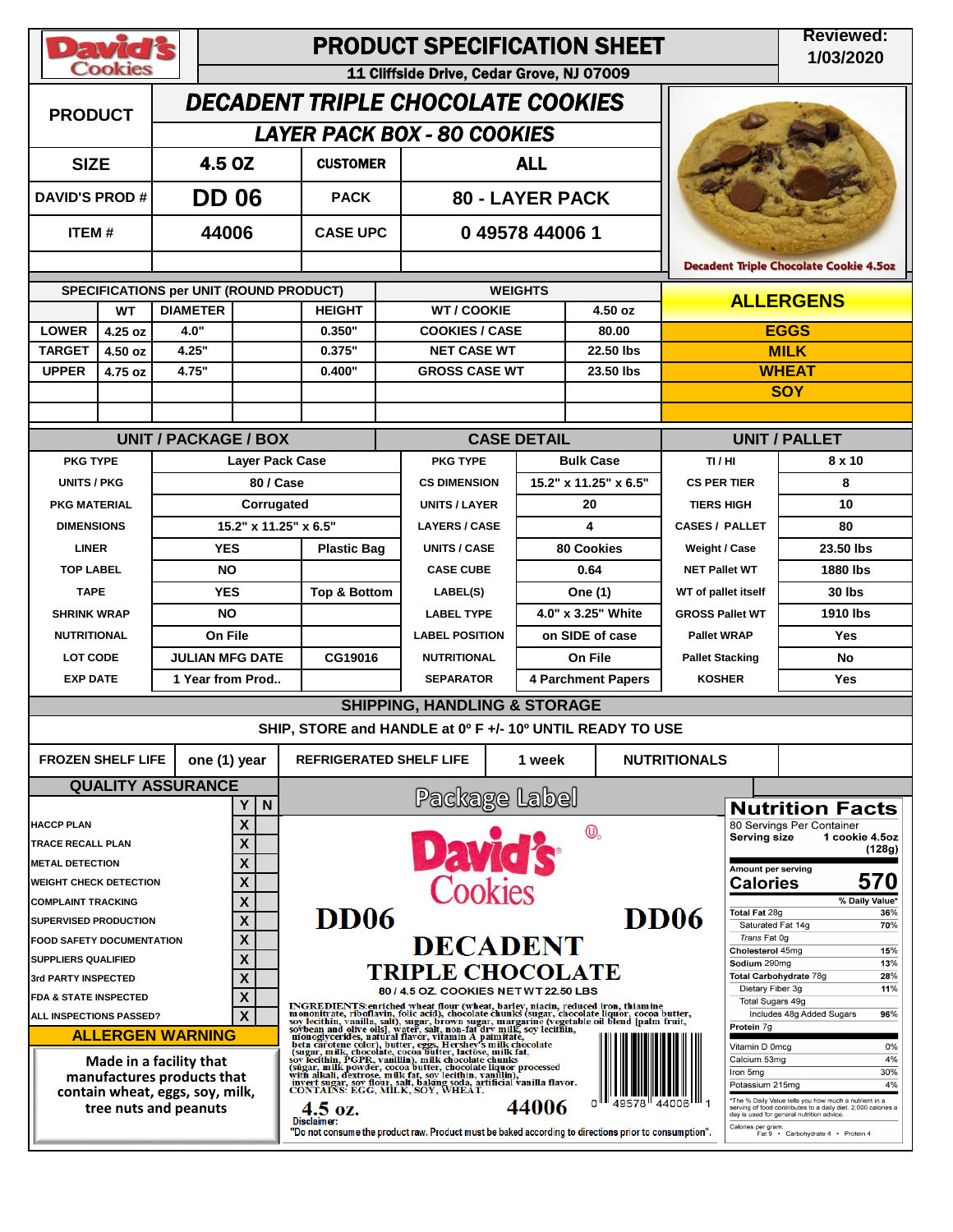| <b>David's</b><br><b>Cookies</b>                              |                       |                          | <b>PRODUCT SPECIFICATION SHEET</b>                |                                                |                                                                                                                                                                                                                                |                                                      |                                           |                                  |                                                                                                                       |  |  |
|---------------------------------------------------------------|-----------------------|--------------------------|---------------------------------------------------|------------------------------------------------|--------------------------------------------------------------------------------------------------------------------------------------------------------------------------------------------------------------------------------|------------------------------------------------------|-------------------------------------------|----------------------------------|-----------------------------------------------------------------------------------------------------------------------|--|--|
|                                                               |                       |                          |                                                   |                                                | 11 Cliffside Drive, Cedar Grove, NJ 07009                                                                                                                                                                                      |                                                      |                                           |                                  |                                                                                                                       |  |  |
| <b>PRODUCT</b>                                                |                       |                          | <b>DECADENT REESE'S PEANUT BUTTER CUP COOKIES</b> |                                                |                                                                                                                                                                                                                                |                                                      |                                           |                                  |                                                                                                                       |  |  |
|                                                               |                       |                          |                                                   |                                                | <b>LAYER PACK BOX - 80 COOKIES</b>                                                                                                                                                                                             |                                                      |                                           |                                  |                                                                                                                       |  |  |
| <b>SIZE</b>                                                   |                       |                          | 4.5 OZ                                            | <b>CUSTOMER</b>                                | <b>ALL</b>                                                                                                                                                                                                                     |                                                      |                                           |                                  |                                                                                                                       |  |  |
|                                                               | <b>DAVID'S PROD #</b> |                          | <b>DD 08</b>                                      | <b>PACK</b>                                    | <b>80 - LAYER PACK</b>                                                                                                                                                                                                         |                                                      |                                           |                                  |                                                                                                                       |  |  |
| ITEM#                                                         |                       | 44008                    |                                                   | <b>CASE UPC</b>                                | 049578440085                                                                                                                                                                                                                   |                                                      |                                           |                                  |                                                                                                                       |  |  |
|                                                               |                       |                          | SPECIFICATIONS per UNIT (ROUND PRODUCT)           |                                                | <b>WEIGHTS</b>                                                                                                                                                                                                                 |                                                      |                                           |                                  |                                                                                                                       |  |  |
|                                                               | <b>WT</b>             | <b>DIAMETER</b>          |                                                   | <b>WT / COOKIE</b><br>4.50 oz<br><b>HEIGHT</b> |                                                                                                                                                                                                                                |                                                      |                                           |                                  | <b>ALLERGENS</b>                                                                                                      |  |  |
| <b>LOWER</b>                                                  | 4.25 oz               | 4.50"                    |                                                   | 0.350"                                         | <b>COOKIES / CASE</b>                                                                                                                                                                                                          |                                                      | 80.00                                     |                                  | <b>PEANUTS</b>                                                                                                        |  |  |
| <b>TARGET</b>                                                 | 4.50 oz               | 4.25"                    |                                                   | 0.375"                                         | <b>NET CASE WT</b>                                                                                                                                                                                                             |                                                      | 22.50 lbs                                 |                                  | <b>MILK</b>                                                                                                           |  |  |
| <b>UPPER</b>                                                  | 4.75 oz               | 4.50"                    |                                                   | 0.400"                                         | <b>GROSS CASE WT</b>                                                                                                                                                                                                           |                                                      | 23.50 lbs                                 |                                  | <b>WHEAT</b>                                                                                                          |  |  |
|                                                               |                       |                          |                                                   |                                                |                                                                                                                                                                                                                                |                                                      |                                           | <b>SOY</b><br><b>EGGS</b>        |                                                                                                                       |  |  |
|                                                               |                       |                          |                                                   |                                                |                                                                                                                                                                                                                                |                                                      |                                           |                                  |                                                                                                                       |  |  |
| <b>PKG TYPE</b>                                               |                       |                          | <b>UNIT / PACKAGE / BOX</b>                       |                                                | <b>PKG TYPE</b>                                                                                                                                                                                                                | <b>CASE DETAIL</b>                                   |                                           | <b>UNIT / PALLET</b>             |                                                                                                                       |  |  |
| <b>UNITS / PKG</b>                                            |                       |                          | <b>Laver Pack Case</b><br>80 / Case               |                                                | <b>CS DIMENSION</b>                                                                                                                                                                                                            |                                                      | <b>Bulk Case</b><br>15.2" x 11.25" x 6.5" | TI/HI<br><b>CS PER TIER</b>      | 8 x 10<br>8                                                                                                           |  |  |
| <b>PKG MATERIAL</b>                                           |                       |                          | Corrugated                                        |                                                | <b>UNITS / LAYER</b>                                                                                                                                                                                                           |                                                      | 20                                        | <b>TIERS HIGH</b>                | 10                                                                                                                    |  |  |
| <b>DIMENSIONS</b>                                             |                       |                          | 15.2" x 11.25" x 6.5"                             |                                                | <b>LAYERS / CASE</b>                                                                                                                                                                                                           |                                                      | 4                                         | <b>CASES / PALLET</b>            | 80                                                                                                                    |  |  |
| <b>LINER</b>                                                  |                       |                          | <b>YES</b>                                        | <b>Plastic Bag</b>                             | <b>80 Cookies</b><br>UNITS / CASE                                                                                                                                                                                              |                                                      | <b>Weight / Case</b>                      | 23.50 lbs                        |                                                                                                                       |  |  |
| <b>TOP LABEL</b>                                              |                       |                          | <b>NO</b>                                         |                                                | <b>CASE CUBE</b>                                                                                                                                                                                                               |                                                      | 0.64                                      | <b>NET Pallet WT</b>             | 1880 lbs                                                                                                              |  |  |
|                                                               | <b>TAPE</b>           |                          | <b>YES</b>                                        | <b>Top &amp; Bottom</b>                        | LABEL(S)                                                                                                                                                                                                                       |                                                      | One (1)                                   | WT of pallet itself              | 30 lbs                                                                                                                |  |  |
| <b>SHRINK WRAP</b>                                            |                       |                          | <b>NO</b>                                         |                                                | <b>LABEL TYPE</b>                                                                                                                                                                                                              |                                                      | 4.0" x 3.25" White                        | <b>GROSS Pallet WT</b>           | 1910 lbs                                                                                                              |  |  |
| <b>NUTRITIONAL</b>                                            |                       |                          | On File                                           |                                                | <b>LABEL POSITION</b>                                                                                                                                                                                                          |                                                      | on SIDE of case                           | <b>Pallet WRAP</b>               | Yes                                                                                                                   |  |  |
| <b>LOT CODE</b>                                               |                       |                          | <b>JULIAN MFG Date</b>                            | CG19016                                        | <b>NUTRITIONAL</b>                                                                                                                                                                                                             |                                                      | On File                                   | <b>Pallet Stacking</b>           | No                                                                                                                    |  |  |
| <b>EXP DATE</b>                                               |                       |                          | 1 Year from Prod                                  |                                                | <b>SEPARATOR</b>                                                                                                                                                                                                               |                                                      | <b>4 Parchment Papers</b>                 | <b>KOSHER</b>                    | <b>Yes</b>                                                                                                            |  |  |
|                                                               |                       |                          |                                                   |                                                | <b>SHIPPING, HANDLING &amp; STORAGE</b>                                                                                                                                                                                        |                                                      |                                           |                                  |                                                                                                                       |  |  |
|                                                               |                       |                          |                                                   |                                                | SHIP, STORE and HANDLE at 0° F +/- 10° UNTIL READY TO USE                                                                                                                                                                      |                                                      |                                           |                                  |                                                                                                                       |  |  |
| <b>FROZEN SHELF LIFE</b>                                      |                       |                          | one (1) year                                      | <b>REFRIGERATED SHELF LIFE</b>                 |                                                                                                                                                                                                                                | <b>NUTRITIONALS</b>                                  |                                           |                                  |                                                                                                                       |  |  |
|                                                               |                       | <b>QUALITY ASSURANCE</b> |                                                   |                                                | Package Label                                                                                                                                                                                                                  |                                                      |                                           |                                  |                                                                                                                       |  |  |
|                                                               |                       |                          | Υ<br>N                                            |                                                |                                                                                                                                                                                                                                |                                                      |                                           |                                  | <b>Nutrition Facts</b><br>80 Servings Per Container                                                                   |  |  |
| <b>HACCP PLAN</b><br><b>TRACE RECALL PLAN</b>                 |                       |                          | X<br>X                                            |                                                |                                                                                                                                                                                                                                |                                                      | $\mathbb{O}_{\scriptscriptstyle{D}}$      | <b>Serving size</b>              | 1 cookie 4.5oz                                                                                                        |  |  |
| <b>METAL DETECTION</b>                                        |                       |                          | X                                                 |                                                | David's                                                                                                                                                                                                                        |                                                      |                                           | Amount per serving               | (128g)                                                                                                                |  |  |
| <b>WEIGHT CHECK DETECTION</b>                                 |                       |                          | X                                                 |                                                |                                                                                                                                                                                                                                |                                                      |                                           | <b>Calories</b>                  | 630                                                                                                                   |  |  |
| χ<br><b>COMPLAINT TRACKING</b>                                |                       |                          |                                                   |                                                |                                                                                                                                                                                                                                |                                                      |                                           | Total Fat 38g                    | % Daily Value*<br>49%                                                                                                 |  |  |
| X<br><b>SUPERVISED PRODUCTION</b>                             |                       |                          |                                                   | <b>DD08</b>                                    |                                                                                                                                                                                                                                |                                                      | <b>DD08</b>                               | Saturated Fat 17g                | 85%                                                                                                                   |  |  |
| X<br><b>FOOD SAFETY DOCUMENTATION</b>                         |                       |                          |                                                   |                                                |                                                                                                                                                                                                                                |                                                      |                                           | Trans Fat Og<br>Cholesterol 40mg | 13%                                                                                                                   |  |  |
| X<br><b>SUPPLIERS QUALIFIED</b><br>X<br>3rd PARTY INSPECTED   |                       |                          |                                                   |                                                | <b>DECADENT<br/>REESE'S PEANUT BUTTER CUP</b>                                                                                                                                                                                  | 21%<br>Sodium 480mg<br>Total Carbohydrate 66g<br>24% |                                           |                                  |                                                                                                                       |  |  |
| X<br><b>FDA &amp; STATE INSPECTED</b>                         |                       |                          |                                                   |                                                | 80 / 4.5 OZ. COOKIES NETWT 22.50 LBS                                                                                                                                                                                           | Dietary Fiber 2g                                     | 7%                                        |                                  |                                                                                                                       |  |  |
| X<br>ALL INSPECTIONS PASSED?                                  |                       |                          |                                                   |                                                |                                                                                                                                                                                                                                | Total Sugars 46g<br>Includes 43g Added Sugars<br>86% |                                           |                                  |                                                                                                                       |  |  |
|                                                               |                       | <b>ALLERGEN WARNING</b>  |                                                   |                                                |                                                                                                                                                                                                                                |                                                      |                                           | Protein 11g                      |                                                                                                                       |  |  |
|                                                               |                       | Made in a facility that  |                                                   |                                                | INGREDIENTS: peanut butter chips (sugar, palm kernel oil, partially defatted peanut in the contract material of the contract from the interest in a contract from the chips (sugar, palm kernel oil, partially defatted in the |                                                      |                                           | Vitamin D 0mcg<br>Calcium 55mg   | 0%<br>4%                                                                                                              |  |  |
| manufactures products that<br>contain wheat, eggs, soy, milk, |                       |                          |                                                   |                                                | CONTAINS: EGG, MILK, PEANUT, SOY, WHEAT.                                                                                                                                                                                       | 10%<br>Iron 2mg<br>6%<br>Potassium 256mg             |                                           |                                  |                                                                                                                       |  |  |
|                                                               |                       | tree nuts and peanuts    |                                                   | $4.5 \text{ oz.}$                              |                                                                                                                                                                                                                                | 44008                                                |                                           |                                  | The % Daily Value tells you how much a nutrient in a<br>serving of food contributes to a daily diet. 2,000 calories a |  |  |
|                                                               |                       |                          |                                                   | Disclaimer:                                    | "Do not consume the product raw. Product must be baked according to directions prior to consumption".                                                                                                                          |                                                      |                                           | Calories per gram:               | day is used for general nutrition advice.<br>Fat 9 · Carbohydrate 4 · Protein 4                                       |  |  |